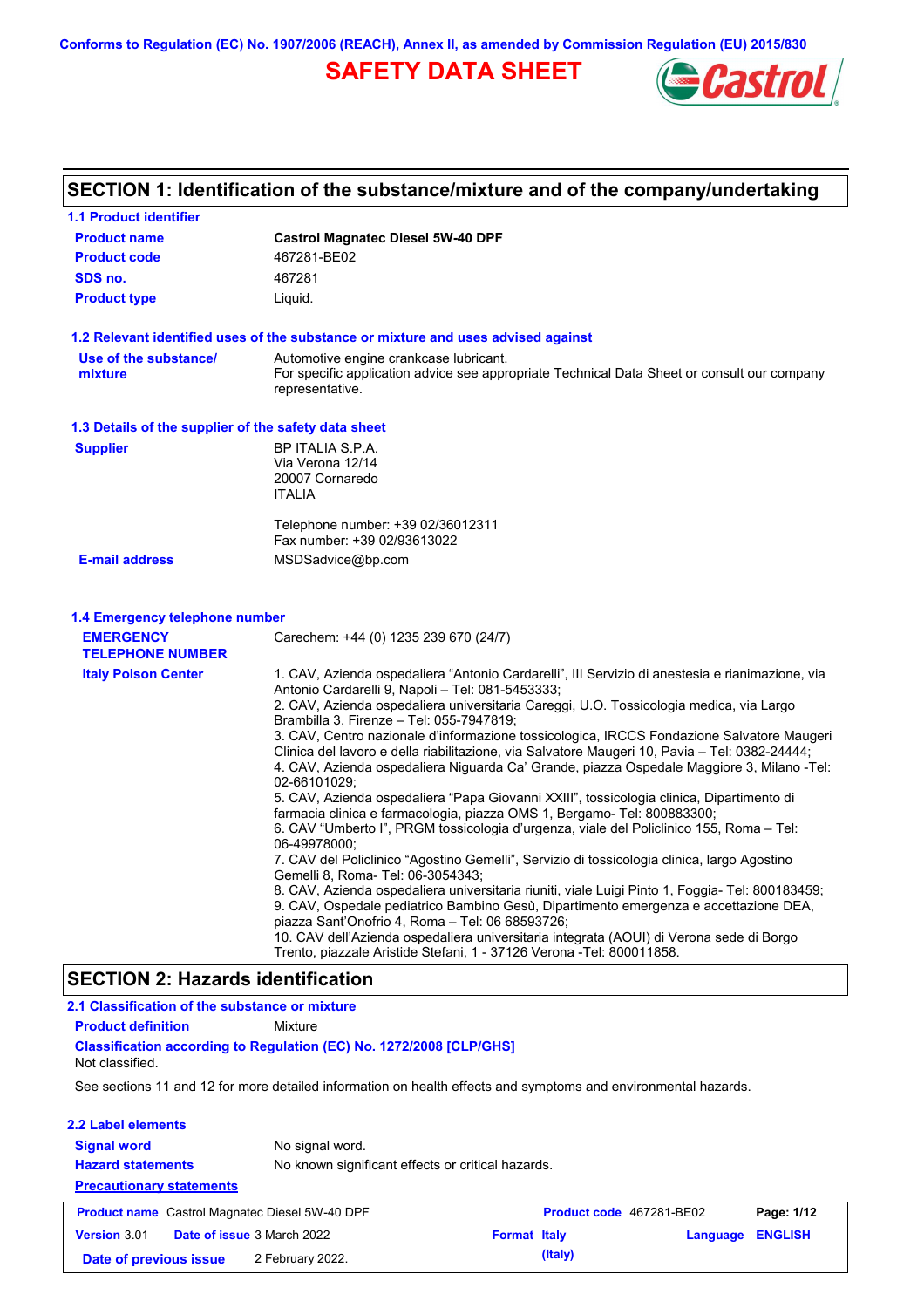### **Conforms to Regulation (EC) No. 1907/2006 (REACH), Annex II, as amended by Commission Regulation (EU) 2015/830**

# **SECTION 2: Hazards identification**

| <b>Prevention</b>                                                                                                                                        | Not applicable.                                                                                                                                                                                                                 |
|----------------------------------------------------------------------------------------------------------------------------------------------------------|---------------------------------------------------------------------------------------------------------------------------------------------------------------------------------------------------------------------------------|
| <b>Response</b>                                                                                                                                          | Not applicable.                                                                                                                                                                                                                 |
| <b>Storage</b>                                                                                                                                           | Not applicable.                                                                                                                                                                                                                 |
| <b>Disposal</b>                                                                                                                                          | Not applicable.                                                                                                                                                                                                                 |
| <b>Supplemental label</b><br>elements                                                                                                                    | Contains maleic anhydride. May produce an allergic reaction. Safety data sheet available on<br>request.                                                                                                                         |
| EU Regulation (EC) No. 1907/2006 (REACH)                                                                                                                 |                                                                                                                                                                                                                                 |
| <b>Annex XVII - Restrictions</b><br>on the manufacture,<br>placing on the market<br>and use of certain<br>dangerous substances,<br>mixtures and articles | Not applicable.                                                                                                                                                                                                                 |
| <b>Special packaging requirements</b>                                                                                                                    |                                                                                                                                                                                                                                 |
| <b>Containers to be fitted</b><br>with child-resistant<br>fastenings                                                                                     | Not applicable.                                                                                                                                                                                                                 |
| <b>Tactile warning of danger</b>                                                                                                                         | Not applicable.                                                                                                                                                                                                                 |
| 2.3 Other hazards                                                                                                                                        |                                                                                                                                                                                                                                 |
| <b>Results of PBT and vPvB</b><br>assessment                                                                                                             | Product does not meet the criteria for PBT or vPvB according to Regulation (EC) No. 1907/2006,<br>Annex XIII.                                                                                                                   |
| <b>Product meets the criteria</b><br>for PBT or vPvB according<br>to Regulation (EC) No.<br>1907/2006, Annex XIII                                        | This mixture does not contain any substances that are assessed to be a PBT or a vPvB.                                                                                                                                           |
| Other hazards which do<br>not result in classification                                                                                                   | Defatting to the skin.<br><b>USED ENGINE OILS</b><br>Used engine oil may contain hazardous components which have the potential to cause skin<br>cancer.<br>See Toxicological Information, section 11 of this Safety Data Sheet. |

# **SECTION 3: Composition/information on ingredients**

| <b>Product definition</b>                                      | <b>Mixture</b>                                                                         |               |                                                                                                                                                                                         |             |
|----------------------------------------------------------------|----------------------------------------------------------------------------------------|---------------|-----------------------------------------------------------------------------------------------------------------------------------------------------------------------------------------|-------------|
|                                                                | Highly refined base oil (IP 346 DMSO extract < 3%). Proprietary performance additives. |               |                                                                                                                                                                                         |             |
| <b>Product/ingredient</b><br>name                              | <b>Identifiers</b>                                                                     | $\frac{9}{6}$ | <b>Regulation (EC) No.</b><br>1272/2008 [CLP]                                                                                                                                           | <b>Type</b> |
| Distillates (petroleum), hydrotreated<br>heavy paraffinic      | REACH #: 01-2119484627-25<br>EC: 265-157-1<br>CAS: 64742-54-7<br>Index: 649-467-00-8   | ≥25 - ≤50     | Asp. Tox. 1, H304                                                                                                                                                                       | $[1]$       |
| Benzene, ethenyl-, polymer with<br>1,3-butadiene, hydrogenated | CAS: 66070-58-4                                                                        | ≤3            | Aquatic Chronic 4, H413                                                                                                                                                                 | $[1]$       |
| maleic anhydride                                               | REACH #: 01-2119472428-31<br>EC: 203-571-6<br>CAS: 108-31-6<br>Index: 607-096-00-9     | < 0.001       | Acute Tox. 4, H302<br>Skin Corr. 1B, H314<br>Eye Dam. 1, H318<br>Resp. Sens. 1, H334<br>Skin Sens. 1A, H317<br>STOT RE 1, H372<br>(respiratory system)<br>(inhalation)<br><b>EUH071</b> | $[1]$       |

**See Section 16 for the full text of the H statements declared above.**

### Type

**3.2 Mixtures**

| <b>Product name</b> Castrol Magnatec Diesel 5W-40 DPF |  | <b>Product code</b> 467281-BE02   |                     | Page: 2/12 |                         |  |
|-------------------------------------------------------|--|-----------------------------------|---------------------|------------|-------------------------|--|
| <b>Version 3.01</b>                                   |  | <b>Date of issue 3 March 2022</b> | <b>Format Italy</b> |            | <b>Language ENGLISH</b> |  |
| Date of previous issue                                |  | 2 February 2022.                  |                     | (Italy)    |                         |  |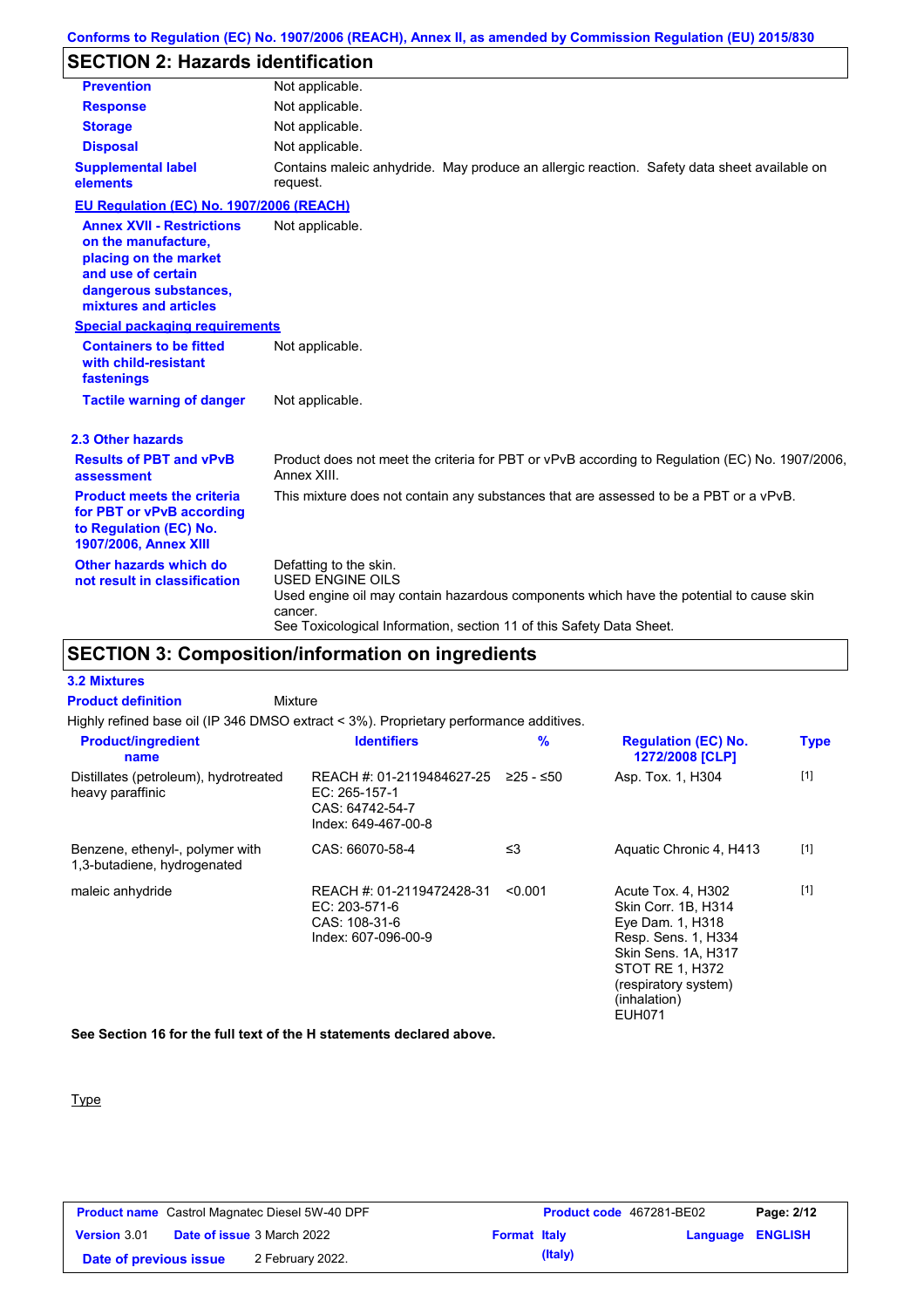### **SECTION 3: Composition/information on ingredients**

[1] Substance classified with a health or environmental hazard

[2] Substance with a workplace exposure limit

[3] Substance meets the criteria for PBT according to Regulation (EC) No. 1907/2006, Annex XIII

[4] Substance meets the criteria for vPvB according to Regulation (EC) No. 1907/2006, Annex XIII

[5] Substance of equivalent concern

[6] Additional disclosure due to company policy

Occupational exposure limits, if available, are listed in Section 8.

### **SECTION 4: First aid measures**

| 4.1 Description of first aid measures |                                                                                                                                                                                                                                                     |
|---------------------------------------|-----------------------------------------------------------------------------------------------------------------------------------------------------------------------------------------------------------------------------------------------------|
| Eye contact                           | In case of contact, immediately flush eyes with plenty of water for at least 15 minutes. Eyelids<br>should be held away from the eyeball to ensure thorough rinsing. Check for and remove any<br>contact lenses. Get medical attention.             |
| <b>Skin contact</b>                   | Wash skin thoroughly with soap and water or use recognised skin cleanser. Remove<br>contaminated clothing and shoes. Wash clothing before reuse. Clean shoes thoroughly before<br>reuse. Get medical attention if irritation develops.              |
| <b>Inhalation</b>                     | If inhaled, remove to fresh air. In case of inhalation of decomposition products in a fire,<br>symptoms may be delayed. The exposed person may need to be kept under medical<br>surveillance for 48 hours. Get medical attention if symptoms occur. |
| <b>Ingestion</b>                      | Do not induce vomiting unless directed to do so by medical personnel. Get medical attention if<br>symptoms occur.                                                                                                                                   |
| <b>Protection of first-aiders</b>     | No action shall be taken involving any personal risk or without suitable training.                                                                                                                                                                  |

#### **4.2 Most important symptoms and effects, both acute and delayed**

See Section 11 for more detailed information on health effects and symptoms.

| <b>Potential acute health effects</b> |                                                                                                                     |
|---------------------------------------|---------------------------------------------------------------------------------------------------------------------|
| <b>Inhalation</b>                     | Exposure to decomposition products may cause a health hazard. Serious effects may be<br>delayed following exposure. |
| <b>Ingestion</b>                      | No known significant effects or critical hazards.                                                                   |
| <b>Skin contact</b>                   | Defatting to the skin. May cause skin dryness and irritation.                                                       |
| Eye contact                           | No known significant effects or critical hazards.                                                                   |
|                                       | Delayed and immediate effects as well as chronic effects from short and long-term exposure                          |
| <b>Inhalation</b>                     | Overexposure to the inhalation of airborne droplets or aerosols may cause irritation of the<br>respiratory tract.   |
| <b>Ingestion</b>                      | Ingestion of large quantities may cause nausea and diarrhoea.                                                       |
| <b>Skin contact</b>                   | Prolonged or repeated contact can defat the skin and lead to irritation and/or dermatitis.                          |
| Eye contact                           | Potential risk of transient stinging or redness if accidental eye contact occurs.                                   |

#### **4.3 Indication of any immediate medical attention and special treatment needed**

| Notes to physician | Treatment should in general be symptomatic and directed to relieving any effects.   |
|--------------------|-------------------------------------------------------------------------------------|
|                    | In case of inhalation of decomposition products in a fire, symptoms may be delayed. |
|                    | The exposed person may need to be kept under medical surveillance for 48 hours.     |

### **SECTION 5: Firefighting measures**

| 5.1 Extinguishing media                               |                                                                                              |                                                                                                                                                                                                |          |                |
|-------------------------------------------------------|----------------------------------------------------------------------------------------------|------------------------------------------------------------------------------------------------------------------------------------------------------------------------------------------------|----------|----------------|
| <b>Suitable extinguishing</b><br>media                |                                                                                              | In case of fire, use foam, dry chemical or carbon dioxide extinguisher or spray.                                                                                                               |          |                |
| <b>Unsuitable extinguishing</b><br>media              | burning product.                                                                             | Do not use water jet. The use of a water jet may cause the fire to spread by splashing the                                                                                                     |          |                |
|                                                       | 5.2 Special hazards arising from the substance or mixture                                    |                                                                                                                                                                                                |          |                |
| <b>Hazards from the</b><br>substance or mixture       |                                                                                              | In a fire or if heated, a pressure increase will occur and the container may burst.                                                                                                            |          |                |
| <b>Hazardous combustion</b><br>products               | Combustion products may include the following:<br>nitrogen oxides (NO, NO <sub>2</sub> etc.) | carbon oxides (CO, CO <sub>2</sub> ) (carbon monoxide, carbon dioxide)                                                                                                                         |          |                |
| 5.3 Advice for firefighters                           |                                                                                              |                                                                                                                                                                                                |          |                |
| <b>Special precautions for</b><br>fire-fighters       |                                                                                              | No action shall be taken involving any personal risk or without suitable training. Promptly<br>isolate the scene by removing all persons from the vicinity of the incident if there is a fire. |          |                |
| <b>Product name</b> Castrol Magnatec Diesel 5W-40 DPF |                                                                                              | Product code 467281-BE02                                                                                                                                                                       |          | Page: 3/12     |
| Version 3.01                                          | Date of issue 3 March 2022                                                                   | <b>Format Italy</b>                                                                                                                                                                            | Language | <b>ENGLISH</b> |
| Date of previous issue                                | 2 February 2022.                                                                             | (Italy)                                                                                                                                                                                        |          |                |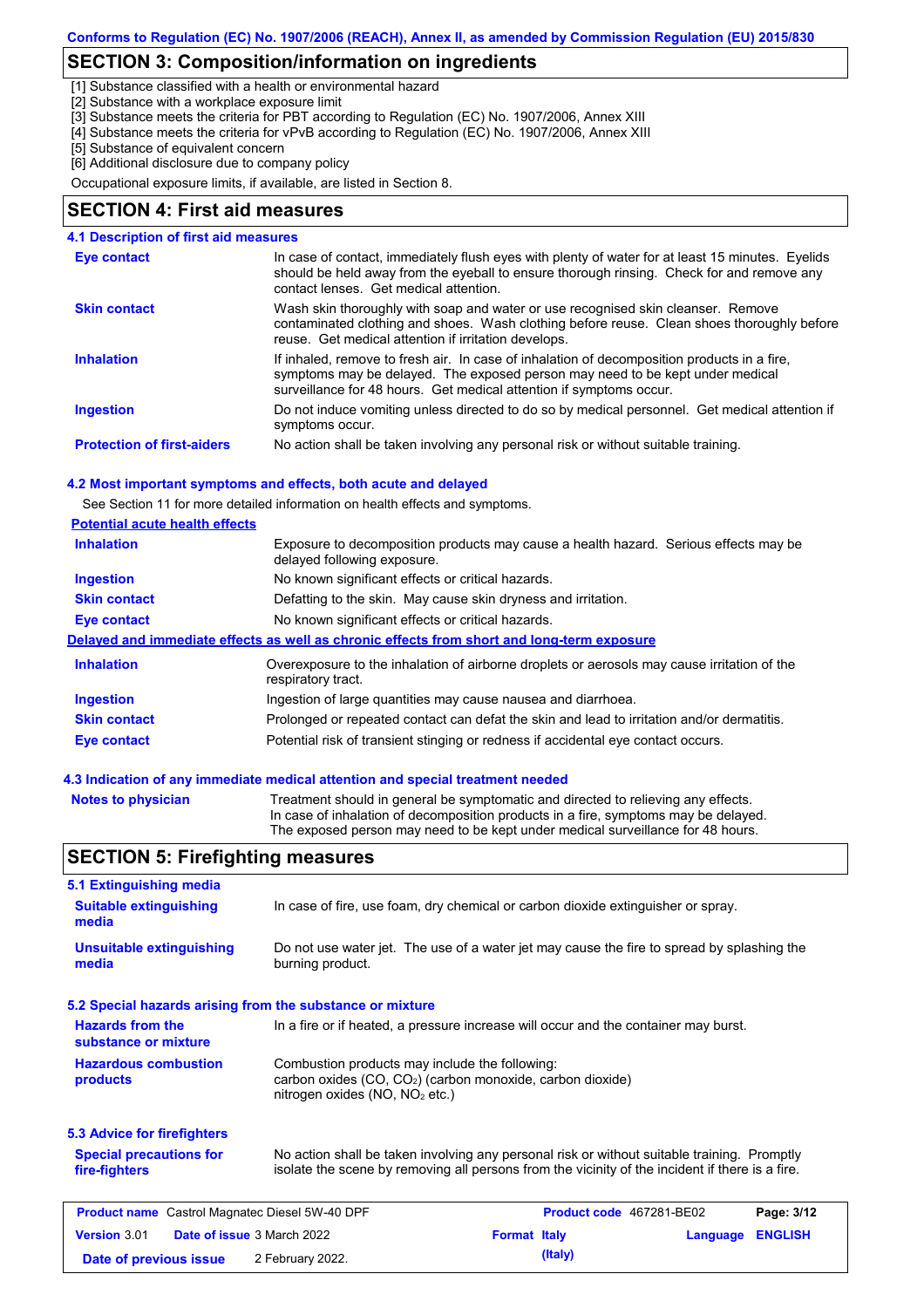|  |  | Conforms to Regulation (EC) No. 1907/2006 (REACH), Annex II, as amended by Commission Regulation (EU) 2015/830 |  |
|--|--|----------------------------------------------------------------------------------------------------------------|--|

# **SECTION 5: Firefighting measures**

| <b>Special protective</b><br>equipment for fire-fighters | Fire-fighters should wear appropriate protective equipment and self-contained breathing<br>apparatus (SCBA) with a full face-piece operated in positive pressure mode. Clothing for fire-<br>fighters (including helmets, protective boots and gloves) conforming to European standard EN<br>469 will provide a basic level of protection for chemical incidents.                              |
|----------------------------------------------------------|------------------------------------------------------------------------------------------------------------------------------------------------------------------------------------------------------------------------------------------------------------------------------------------------------------------------------------------------------------------------------------------------|
| <b>SECTION 6: Accidental release measures</b>            |                                                                                                                                                                                                                                                                                                                                                                                                |
|                                                          | 6.1 Personal precautions, protective equipment and emergency procedures                                                                                                                                                                                                                                                                                                                        |
| For non-emergency<br>personnel                           | No action shall be taken involving any personal risk or without suitable training. Evacuate<br>surrounding areas. Keep unnecessary and unprotected personnel from entering. Do not touch<br>or walk through spilt material. Floors may be slippery; use care to avoid falling. Put on<br>appropriate personal protective equipment.                                                            |
| For emergency responders                                 | If specialised clothing is required to deal with the spillage, take note of any information in<br>Section 8 on suitable and unsuitable materials. See also the information in "For non-<br>emergency personnel".                                                                                                                                                                               |
| <b>6.2 Environmental</b><br>precautions                  | Avoid dispersal of spilt material and runoff and contact with soil, waterways, drains and sewers.<br>Inform the relevant authorities if the product has caused environmental pollution (sewers,<br>waterways, soil or air).                                                                                                                                                                    |
| 6.3 Methods and material for containment and cleaning up |                                                                                                                                                                                                                                                                                                                                                                                                |
| <b>Small spill</b>                                       | Stop leak if without risk. Move containers from spill area. Absorb with an inert material and<br>place in an appropriate waste disposal container. Dispose of via a licensed waste disposal<br>contractor.                                                                                                                                                                                     |
| <b>Large spill</b>                                       | Stop leak if without risk. Move containers from spill area. Prevent entry into sewers, water<br>courses, basements or confined areas. Contain and collect spillage with non-combustible,<br>absorbent material e.g. sand, earth, vermiculite or diatomaceous earth and place in container<br>for disposal according to local regulations. Dispose of via a licensed waste disposal contractor. |
| 6.4 Reference to other<br><b>sections</b>                | See Section 1 for emergency contact information.<br>See Section 5 for firefighting measures.<br>See Section 8 for information on appropriate personal protective equipment.<br>See Section 12 for environmental precautions.<br>See Section 13 for additional waste treatment information.                                                                                                     |

### **SECTION 7: Handling and storage**

### **7.1 Precautions for safe handling**

| Put on appropriate personal protective equipment.                                                                                                                                                                                                                                                                                                                                                                                                                                        |
|------------------------------------------------------------------------------------------------------------------------------------------------------------------------------------------------------------------------------------------------------------------------------------------------------------------------------------------------------------------------------------------------------------------------------------------------------------------------------------------|
| Eating, drinking and smoking should be prohibited in areas where this material is handled,<br>stored and processed. Wash thoroughly after handling. Remove contaminated clothing and<br>protective equipment before entering eating areas. See also Section 8 for additional<br>information on hygiene measures.                                                                                                                                                                         |
| Store in accordance with local regulations. Store in a dry, cool and well-ventilated area, away<br>from incompatible materials (see Section 10). Keep away from heat and direct sunlight. Keep<br>container tightly closed and sealed until ready for use. Containers that have been opened must<br>be carefully resealed and kept upright to prevent leakage. Store and use only in equipment/<br>containers designed for use with this product. Do not store in unlabelled containers. |
| Prolonged exposure to elevated temperature.                                                                                                                                                                                                                                                                                                                                                                                                                                              |
|                                                                                                                                                                                                                                                                                                                                                                                                                                                                                          |
| See section 1.2 and Exposure scenarios in annex, if applicable.                                                                                                                                                                                                                                                                                                                                                                                                                          |
|                                                                                                                                                                                                                                                                                                                                                                                                                                                                                          |

### **8.1 Control parameters**

**Occupational exposure limits** No exposure limit value known.

Whilst specific OELs for certain components may be shown in this section, other components may be present in any mist, vapour or dust produced. Therefore, the specific OELs may not be applicable to the product as a whole and are provided for guidance only.

| <b>Product name</b> Castrol Magnatec Diesel 5W-40 DPF |  |                                   |                     | <b>Product code</b> 467281-BE02 |                         | Page: 4/12 |
|-------------------------------------------------------|--|-----------------------------------|---------------------|---------------------------------|-------------------------|------------|
| <b>Version 3.01</b>                                   |  | <b>Date of issue 3 March 2022</b> | <b>Format Italy</b> |                                 | <b>Language ENGLISH</b> |            |
| Date of previous issue                                |  | 2 February 2022.                  |                     | (Italy)                         |                         |            |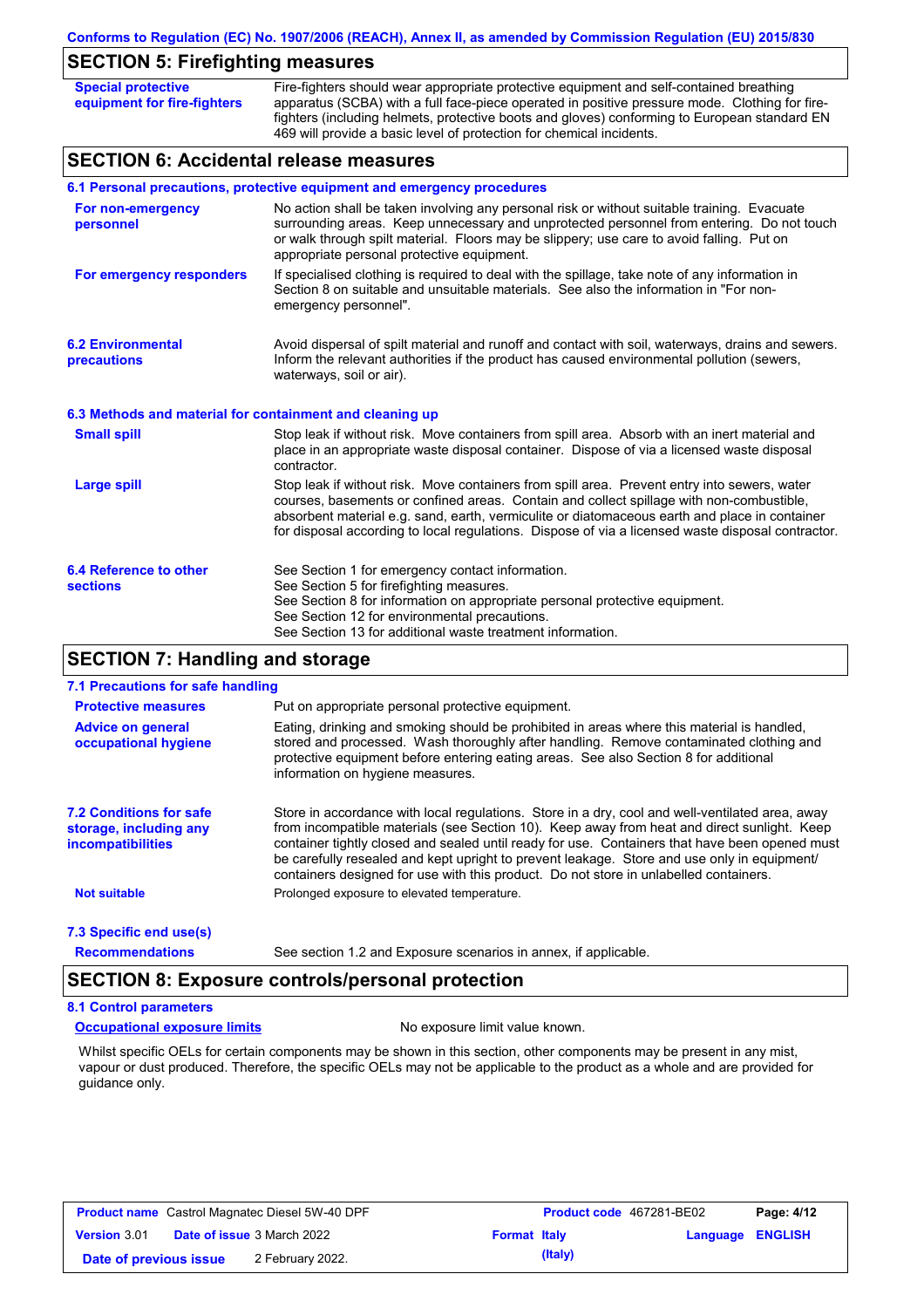# **SECTION 8: Exposure controls/personal protection**

| <b>Recommended monitoring</b><br>procedures                    |                                                           | If this product contains ingredients with exposure limits, personal, workplace atmosphere or<br>biological monitoring may be required to determine the effectiveness of the ventilation or other<br>control measures and/or the necessity to use respiratory protective equipment. Reference<br>should be made to monitoring standards, such as the following: European Standard EN 689<br>(Workplace atmospheres - Guidance for the assessment of exposure by inhalation to chemical<br>agents for comparison with limit values and measurement strategy) European Standard EN<br>14042 (Workplace atmospheres - Guide for the application and use of procedures for the<br>assessment of exposure to chemical and biological agents) European Standard EN 482<br>(Workplace atmospheres - General requirements for the performance of procedures for the<br>measurement of chemical agents) Reference to national guidance documents for methods for<br>the determination of hazardous substances will also be required. |                  |            |
|----------------------------------------------------------------|-----------------------------------------------------------|----------------------------------------------------------------------------------------------------------------------------------------------------------------------------------------------------------------------------------------------------------------------------------------------------------------------------------------------------------------------------------------------------------------------------------------------------------------------------------------------------------------------------------------------------------------------------------------------------------------------------------------------------------------------------------------------------------------------------------------------------------------------------------------------------------------------------------------------------------------------------------------------------------------------------------------------------------------------------------------------------------------------------|------------------|------------|
| <b>Derived No Effect Level</b><br>No DNELs/DMELs available.    |                                                           |                                                                                                                                                                                                                                                                                                                                                                                                                                                                                                                                                                                                                                                                                                                                                                                                                                                                                                                                                                                                                            |                  |            |
| <b>Predicted No Effect Concentration</b><br>No PNECs available |                                                           |                                                                                                                                                                                                                                                                                                                                                                                                                                                                                                                                                                                                                                                                                                                                                                                                                                                                                                                                                                                                                            |                  |            |
| <b>8.2 Exposure controls</b>                                   |                                                           |                                                                                                                                                                                                                                                                                                                                                                                                                                                                                                                                                                                                                                                                                                                                                                                                                                                                                                                                                                                                                            |                  |            |
| <b>Appropriate engineering</b><br><b>controls</b>              | kept in good condition and properly maintained.           | Provide exhaust ventilation or other engineering controls to keep the relevant airborne<br>concentrations below their respective occupational exposure limits.<br>All activities involving chemicals should be assessed for their risks to health, to ensure<br>exposures are adequately controlled. Personal protective equipment should only be considered<br>after other forms of control measures (e.g. engineering controls) have been suitably evaluated.<br>Personal protective equipment should conform to appropriate standards, be suitable for use, be<br>Your supplier of personal protective equipment should be consulted for advice on selection and<br>appropriate standards. For further information contact your national organisation for standards.<br>The final choice of protective equipment will depend upon a risk assessment. It is important to<br>ensure that all items of personal protective equipment are compatible.                                                                       |                  |            |
| <b>Individual protection measures</b>                          |                                                           |                                                                                                                                                                                                                                                                                                                                                                                                                                                                                                                                                                                                                                                                                                                                                                                                                                                                                                                                                                                                                            |                  |            |
| <b>Hygiene measures</b>                                        |                                                           | Wash hands, forearms and face thoroughly after handling chemical products, before eating,<br>smoking and using the lavatory and at the end of the working period. Ensure that eyewash<br>stations and safety showers are close to the workstation location.                                                                                                                                                                                                                                                                                                                                                                                                                                                                                                                                                                                                                                                                                                                                                                |                  |            |
| <b>Respiratory protection</b>                                  | of the working conditions.                                | In case of insufficient ventilation, wear suitable respiratory equipment.<br>The correct choice of respiratory protection depends upon the chemicals being handled, the<br>conditions of work and use, and the condition of the respiratory equipment. Safety procedures<br>should be developed for each intended application. Respiratory protection equipment should<br>therefore be chosen in consultation with the supplier/manufacturer and with a full assessment                                                                                                                                                                                                                                                                                                                                                                                                                                                                                                                                                    |                  |            |
| <b>Eye/face protection</b>                                     | Safety glasses with side shields.                         |                                                                                                                                                                                                                                                                                                                                                                                                                                                                                                                                                                                                                                                                                                                                                                                                                                                                                                                                                                                                                            |                  |            |
| <b>Skin protection</b><br><b>Hand protection</b>               | <b>General Information:</b>                               |                                                                                                                                                                                                                                                                                                                                                                                                                                                                                                                                                                                                                                                                                                                                                                                                                                                                                                                                                                                                                            |                  |            |
|                                                                | a full assessment of the working conditions.              | Because specific work environments and material handling practices vary, safety procedures<br>should be developed for each intended application. The correct choice of protective gloves<br>depends upon the chemicals being handled, and the conditions of work and use. Most gloves<br>provide protection for only a limited time before they must be discarded and replaced (even the<br>best chemically resistant gloves will break down after repeated chemical exposures).<br>Gloves should be chosen in consultation with the supplier / manufacturer and taking account of                                                                                                                                                                                                                                                                                                                                                                                                                                         |                  |            |
|                                                                | Recommended: Nitrile gloves.<br><b>Breakthrough time:</b> |                                                                                                                                                                                                                                                                                                                                                                                                                                                                                                                                                                                                                                                                                                                                                                                                                                                                                                                                                                                                                            |                  |            |
|                                                                |                                                           | Breakthrough time data are generated by glove manufacturers under laboratory test conditions<br>and represent how long a glove can be expected to provide effective permeation resistance. It<br>is important when following breakthrough time recommendations that actual workplace<br>conditions are taken into account. Always consult with your glove supplier for up-to-date<br>technical information on breakthrough times for the recommended glove type.<br>Our recommendations on the selection of gloves are as follows:                                                                                                                                                                                                                                                                                                                                                                                                                                                                                         |                  |            |
|                                                                | Continuous contact:                                       |                                                                                                                                                                                                                                                                                                                                                                                                                                                                                                                                                                                                                                                                                                                                                                                                                                                                                                                                                                                                                            |                  |            |
|                                                                | can be obtained.                                          | Gloves with a minimum breakthrough time of 240 minutes, or >480 minutes if suitable gloves<br>If suitable gloves are not available to offer that level of protection, gloves with shorter<br>breakthrough times may be acceptable as long as appropriate glove maintenance and                                                                                                                                                                                                                                                                                                                                                                                                                                                                                                                                                                                                                                                                                                                                             |                  |            |
| <b>Product name</b> Castrol Magnatec Diesel 5W-40 DPF          |                                                           | Product code 467281-BE02                                                                                                                                                                                                                                                                                                                                                                                                                                                                                                                                                                                                                                                                                                                                                                                                                                                                                                                                                                                                   |                  | Page: 5/12 |
| Version 3.01<br><b>Date of issue 3 March 2022</b>              |                                                           | <b>Format Italy</b>                                                                                                                                                                                                                                                                                                                                                                                                                                                                                                                                                                                                                                                                                                                                                                                                                                                                                                                                                                                                        | Language ENGLISH |            |
| Date of previous issue                                         | 2 February 2022.                                          | (Italy)                                                                                                                                                                                                                                                                                                                                                                                                                                                                                                                                                                                                                                                                                                                                                                                                                                                                                                                                                                                                                    |                  |            |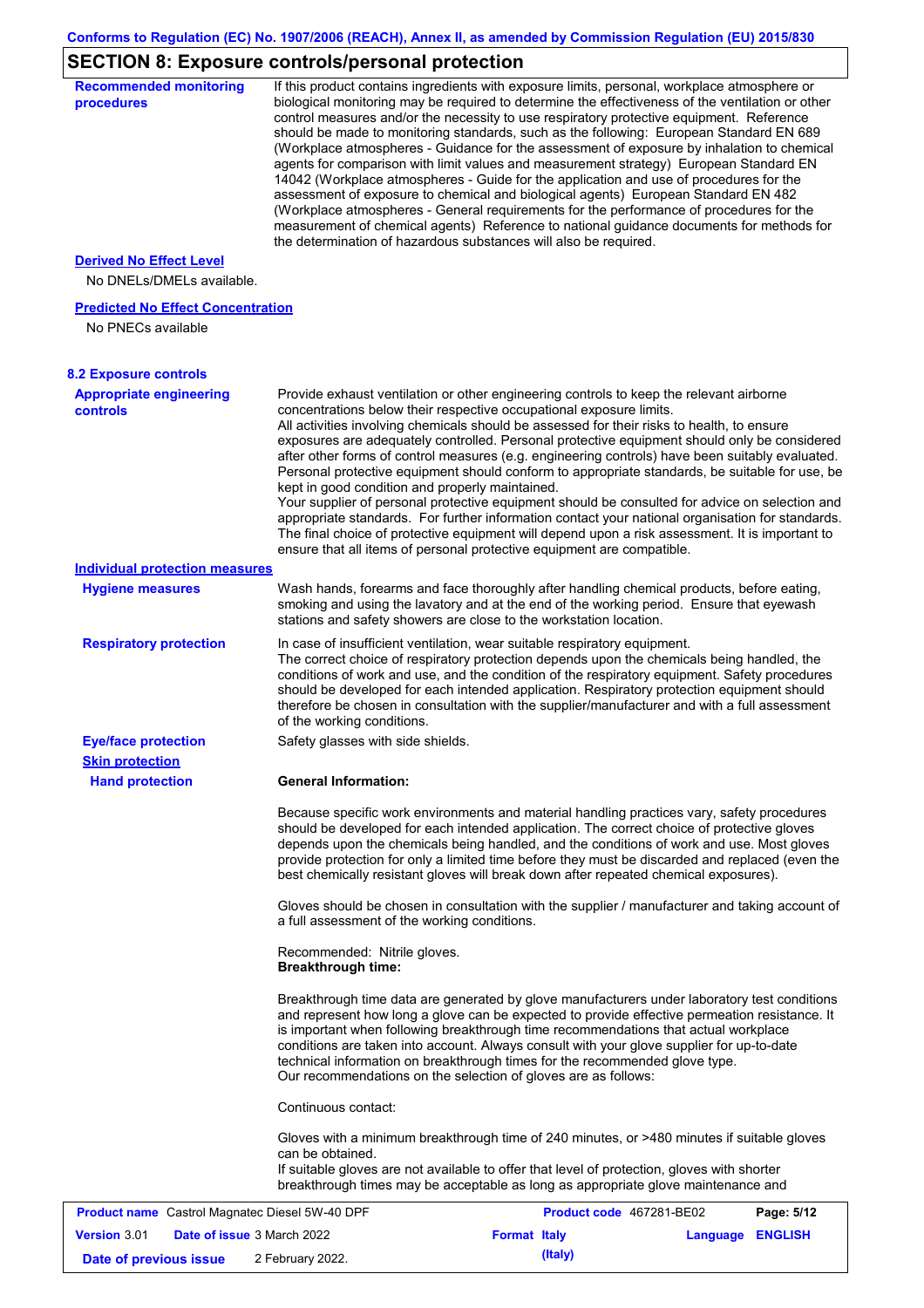## **SECTION 8: Exposure controls/personal protection**

replacement regimes are determined and adhered to.

Short-term / splash protection:

|                                           | Recommended breakthrough times as above.<br>It is recognised that for short-term, transient exposures, gloves with shorter breakthrough times<br>may commonly be used. Therefore, appropriate maintenance and replacement regimes must<br>be determined and rigorously followed.                                                                                                                                                                                                                                                                                                                                                                                                      |
|-------------------------------------------|---------------------------------------------------------------------------------------------------------------------------------------------------------------------------------------------------------------------------------------------------------------------------------------------------------------------------------------------------------------------------------------------------------------------------------------------------------------------------------------------------------------------------------------------------------------------------------------------------------------------------------------------------------------------------------------|
|                                           | <b>Glove Thickness:</b>                                                                                                                                                                                                                                                                                                                                                                                                                                                                                                                                                                                                                                                               |
|                                           | For general applications, we recommend gloves with a thickness typically greater than 0.35 mm.                                                                                                                                                                                                                                                                                                                                                                                                                                                                                                                                                                                        |
|                                           | It should be emphasised that glove thickness is not necessarily a good predictor of glove<br>resistance to a specific chemical, as the permeation efficiency of the glove will be dependent<br>on the exact composition of the glove material. Therefore, glove selection should also be based<br>on consideration of the task requirements and knowledge of breakthrough times.<br>Glove thickness may also vary depending on the glove manufacturer, the glove type and the<br>glove model. Therefore, the manufacturers' technical data should always be taken into account<br>to ensure selection of the most appropriate glove for the task.                                     |
|                                           | Note: Depending on the activity being conducted, gloves of varying thickness may be required<br>for specific tasks. For example:                                                                                                                                                                                                                                                                                                                                                                                                                                                                                                                                                      |
|                                           | • Thinner gloves (down to 0.1 mm or less) may be required where a high degree of manual<br>dexterity is needed. However, these gloves are only likely to give short duration protection and<br>would normally be just for single use applications, then disposed of.                                                                                                                                                                                                                                                                                                                                                                                                                  |
|                                           | • Thicker gloves (up to 3 mm or more) may be required where there is a mechanical (as well<br>as a chemical) risk i.e. where there is abrasion or puncture potential.                                                                                                                                                                                                                                                                                                                                                                                                                                                                                                                 |
| <b>Skin and body</b>                      | Use of protective clothing is good industrial practice.<br>Personal protective equipment for the body should be selected based on the task being<br>performed and the risks involved and should be approved by a specialist before handling this<br>product.<br>Cotton or polyester/cotton overalls will only provide protection against light superficial<br>contamination that will not soak through to the skin. Overalls should be laundered on a regular<br>basis. When the risk of skin exposure is high (e.g. when cleaning up spillages or if there is a<br>risk of splashing) then chemical resistant aprons and/or impervious chemical suits and boots<br>will be required. |
| <b>Refer to standards:</b>                | Respiratory protection: EN 529<br>Gloves: EN 420, EN 374<br>Eye protection: EN 166<br>Filtering half-mask: EN 149<br>Filtering half-mask with valve: EN 405<br>Half-mask: EN 140 plus filter<br>Full-face mask: EN 136 plus filter<br>Particulate filters: EN 143<br>Gas/combined filters: EN 14387                                                                                                                                                                                                                                                                                                                                                                                   |
| <b>Environmental exposure</b><br>controls | Emissions from ventilation or work process equipment should be checked to ensure they<br>comply with the requirements of environmental protection legislation. In some cases, fume<br>scrubbers, filters or engineering modifications to the process equipment will be necessary to<br>reduce emissions to acceptable levels.                                                                                                                                                                                                                                                                                                                                                         |

The conditions of measurement of all properties are at standard temperature and pressure unless otherwise indicated.

#### **9.1 Information on basic physical and chemical properties**

| <b>Appearance</b>                                     |                  |                     |                          |          |                |
|-------------------------------------------------------|------------------|---------------------|--------------------------|----------|----------------|
| <b>Physical state</b>                                 | Liquid.          |                     |                          |          |                |
| <b>Colour</b>                                         | Amber. [Light]   |                     |                          |          |                |
| <b>Odour</b>                                          | Not available.   |                     |                          |          |                |
| <b>Odour threshold</b>                                | Not available.   |                     |                          |          |                |
| pH                                                    | Not applicable.  |                     |                          |          |                |
| <b>Melting point/freezing point</b>                   | Not available.   |                     |                          |          |                |
| Initial boiling point and boiling<br>range            | Not available.   |                     |                          |          |                |
| <b>Product name</b> Castrol Magnatec Diesel 5W-40 DPF |                  |                     | Product code 467281-BE02 |          | Page: 6/12     |
| Version 3.01<br>Date of issue 3 March 2022            |                  | <b>Format Italy</b> |                          | Language | <b>ENGLISH</b> |
| Date of previous issue                                | 2 February 2022. |                     | (Italy)                  |          |                |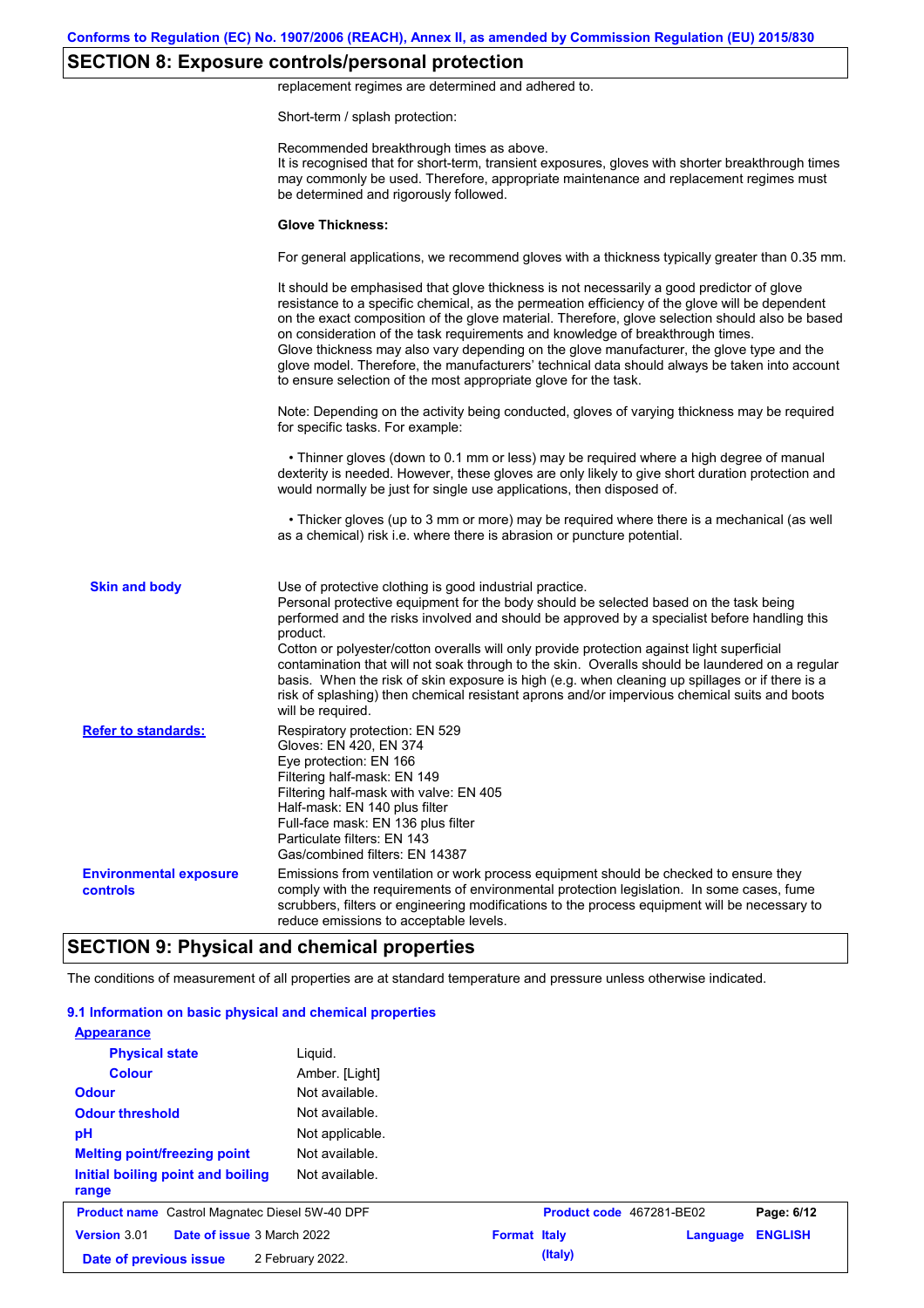# **SECTION 9: Physical and chemical properties**

| <b>Pour point</b>                                      | -42 $^{\circ}$ C                                                                                                                                  |           |         |                         |          |     |                         |
|--------------------------------------------------------|---------------------------------------------------------------------------------------------------------------------------------------------------|-----------|---------|-------------------------|----------|-----|-------------------------|
| <b>Flash point</b>                                     | Closed cup: 203°C (397.4°F) [Pensky-Martens]                                                                                                      |           |         |                         |          |     |                         |
| <b>Evaporation rate</b>                                | Not available.                                                                                                                                    |           |         |                         |          |     |                         |
| <b>Flammability (solid, gas)</b>                       | Not available.                                                                                                                                    |           |         |                         |          |     |                         |
| <b>Upper/lower flammability or</b><br>explosive limits | Not available.                                                                                                                                    |           |         |                         |          |     |                         |
| <b>Vapour pressure</b>                                 | Not available.                                                                                                                                    |           |         |                         |          |     |                         |
|                                                        |                                                                                                                                                   |           |         | Vapour Pressure at 20°C |          |     | Vapour pressure at 50°C |
|                                                        | <b>Ingredient name</b>                                                                                                                            | mm Hq kPa |         | <b>Method</b>           | mm<br>Hg | kPa | <b>Method</b>           |
|                                                        | Distillates (petroleum),<br>hydrotreated heavy<br>paraffinic                                                                                      | <0.08     | < 0.011 | <b>ASTM D 5191</b>      |          |     |                         |
|                                                        | Distillates (petroleum),<br>hydrotreated heavy<br>paraffinic                                                                                      | < 0.08    | < 0.011 | <b>ASTM D 5191</b>      |          |     |                         |
| <b>Vapour density</b>                                  | Not available.                                                                                                                                    |           |         |                         |          |     |                         |
| <b>Relative density</b>                                | Not available.                                                                                                                                    |           |         |                         |          |     |                         |
| <b>Density</b>                                         | <1000 kg/m <sup>3</sup> (<1 g/cm <sup>3</sup> ) at 15 <sup>°</sup> C                                                                              |           |         |                         |          |     |                         |
| <b>Solubility(ies)</b>                                 | insoluble in water.                                                                                                                               |           |         |                         |          |     |                         |
| <b>Partition coefficient: n-octanol/</b><br>water      | Not applicable.                                                                                                                                   |           |         |                         |          |     |                         |
| <b>Auto-ignition temperature</b>                       | Not available.                                                                                                                                    |           |         |                         |          |     |                         |
| <b>Decomposition temperature</b>                       | Not available.                                                                                                                                    |           |         |                         |          |     |                         |
| <b>Viscosity</b>                                       | Kinematic: 75.5 mm <sup>2</sup> /s (75.5 cSt) at 40 $^{\circ}$ C<br>Kinematic: 12.8 to 16 mm <sup>2</sup> /s (12.8 to 16 cSt) at 100 $^{\circ}$ C |           |         |                         |          |     |                         |
| <b>Explosive properties</b>                            | Not available.                                                                                                                                    |           |         |                         |          |     |                         |
| <b>Oxidising properties</b>                            | Not available.                                                                                                                                    |           |         |                         |          |     |                         |
| <b>Particle characteristics</b>                        |                                                                                                                                                   |           |         |                         |          |     |                         |
| <b>Median particle size</b>                            | Not applicable.                                                                                                                                   |           |         |                         |          |     |                         |
| 9.2 Other information                                  |                                                                                                                                                   |           |         |                         |          |     |                         |
| No additional information.                             |                                                                                                                                                   |           |         |                         |          |     |                         |

# **SECTION 10: Stability and reactivity**

| <b>10.1 Reactivity</b>                            | No specific test data available for this product. Refer to Conditions to avoid and Incompatible<br>materials for additional information.                                |
|---------------------------------------------------|-------------------------------------------------------------------------------------------------------------------------------------------------------------------------|
| <b>10.2 Chemical stability</b>                    | The product is stable.                                                                                                                                                  |
| <b>10.3 Possibility of</b><br>hazardous reactions | Under normal conditions of storage and use, hazardous reactions will not occur.<br>Under normal conditions of storage and use, hazardous polymerisation will not occur. |
| <b>10.4 Conditions to avoid</b>                   | Avoid all possible sources of ignition (spark or flame).                                                                                                                |
| <b>10.5 Incompatible materials</b>                | Reactive or incompatible with the following materials: oxidising materials.                                                                                             |
| <b>10.6 Hazardous</b><br>decomposition products   | Under normal conditions of storage and use, hazardous decomposition products should not be<br>produced.                                                                 |

# **SECTION 11: Toxicological information**

# **11.1 Information on toxicological effects**

### **Acute toxicity estimates**

| <b>Product/ingredient name</b> | Oral (mg/<br>kg) | <b>Dermal</b><br>(mg/kg) | (gases)<br>(ppm) | Inhalation Inhalation Inhalation<br>(vapours)<br>(mg/l) | (dusts)<br>and mists)<br>(mg/l) |
|--------------------------------|------------------|--------------------------|------------------|---------------------------------------------------------|---------------------------------|
| maleic anhydride               | 500              | N/A                      | N/A              | N/A                                                     | N/A                             |

| <b>Product name</b> Castrol Magnatec Diesel 5W-40 DPF |  |                                   |                     | <b>Product code</b> 467281-BE02 |                  | Page: 7/12 |
|-------------------------------------------------------|--|-----------------------------------|---------------------|---------------------------------|------------------|------------|
| Version 3.01                                          |  | <b>Date of issue 3 March 2022</b> | <b>Format Italy</b> |                                 | Language ENGLISH |            |
| Date of previous issue                                |  | 2 February 2022.                  |                     | (Italy)                         |                  |            |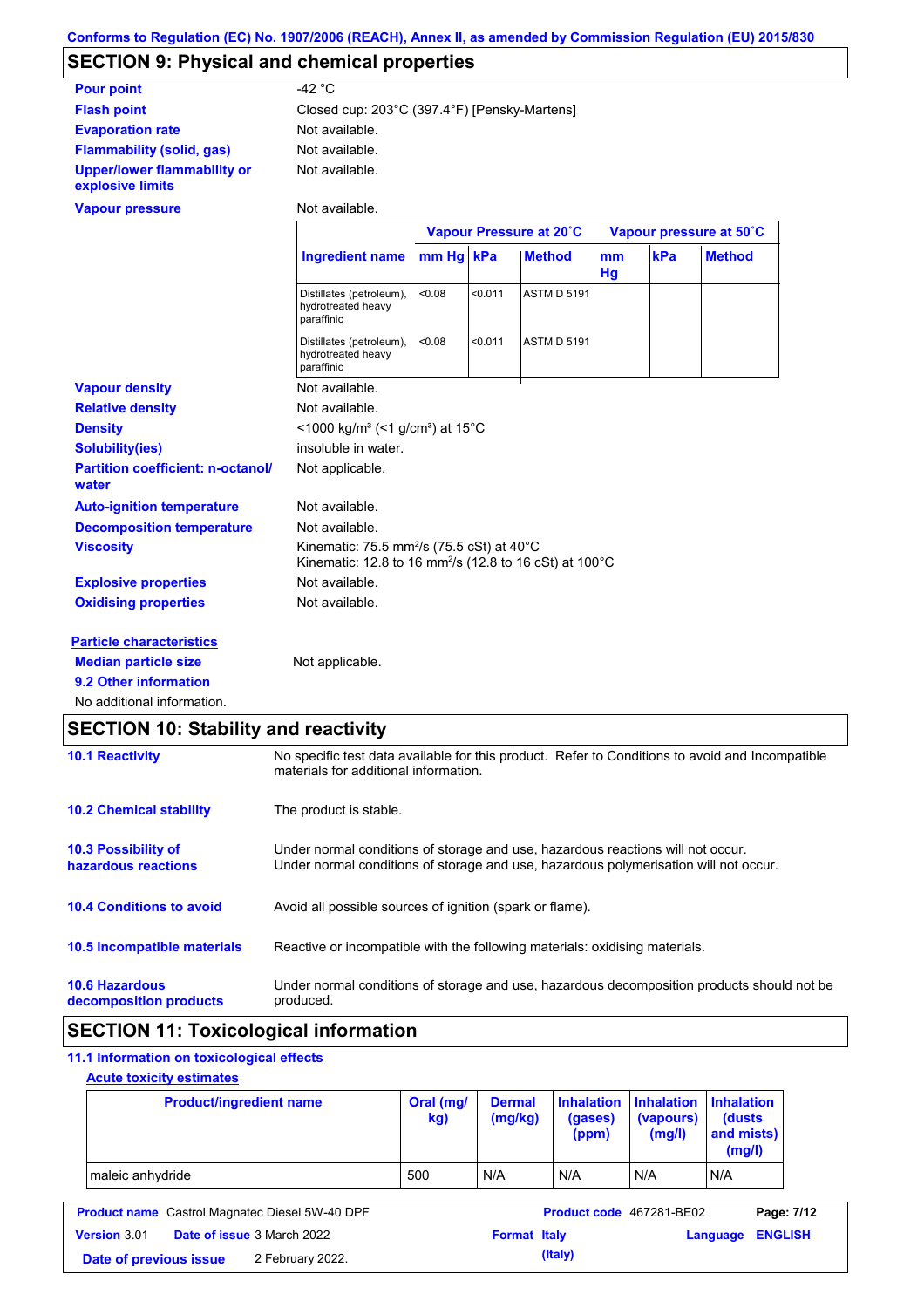# **SECTION 11: Toxicological information**

| <b>Information on likely</b><br>routes of exposure | Routes of entry anticipated: Dermal, Inhalation.                                                                                                                                                                                                                                                                                                                                                                |
|----------------------------------------------------|-----------------------------------------------------------------------------------------------------------------------------------------------------------------------------------------------------------------------------------------------------------------------------------------------------------------------------------------------------------------------------------------------------------------|
| <b>Potential acute health effects</b>              |                                                                                                                                                                                                                                                                                                                                                                                                                 |
| <b>Inhalation</b>                                  | Exposure to decomposition products may cause a health hazard. Serious effects may be<br>delayed following exposure.                                                                                                                                                                                                                                                                                             |
| <b>Ingestion</b>                                   | No known significant effects or critical hazards.                                                                                                                                                                                                                                                                                                                                                               |
| <b>Skin contact</b>                                | Defatting to the skin. May cause skin dryness and irritation.                                                                                                                                                                                                                                                                                                                                                   |
| <b>Eye contact</b>                                 | No known significant effects or critical hazards.                                                                                                                                                                                                                                                                                                                                                               |
|                                                    | Symptoms related to the physical, chemical and toxicological characteristics                                                                                                                                                                                                                                                                                                                                    |
| <b>Inhalation</b>                                  | No specific data.                                                                                                                                                                                                                                                                                                                                                                                               |
| <b>Ingestion</b>                                   | No specific data.                                                                                                                                                                                                                                                                                                                                                                                               |
| <b>Skin contact</b>                                | Adverse symptoms may include the following:<br>irritation<br>dryness<br>cracking                                                                                                                                                                                                                                                                                                                                |
| <b>Eye contact</b>                                 | No specific data.                                                                                                                                                                                                                                                                                                                                                                                               |
|                                                    | Delayed and immediate effects as well as chronic effects from short and long-term exposure                                                                                                                                                                                                                                                                                                                      |
| <b>Inhalation</b>                                  | Overexposure to the inhalation of airborne droplets or aerosols may cause irritation of the<br>respiratory tract.                                                                                                                                                                                                                                                                                               |
| <b>Ingestion</b>                                   | Ingestion of large quantities may cause nausea and diarrhoea.                                                                                                                                                                                                                                                                                                                                                   |
| <b>Skin contact</b>                                | Prolonged or repeated contact can defat the skin and lead to irritation and/or dermatitis.                                                                                                                                                                                                                                                                                                                      |
| <b>Eye contact</b>                                 | Potential risk of transient stinging or redness if accidental eye contact occurs.                                                                                                                                                                                                                                                                                                                               |
| <b>Potential chronic health effects</b>            |                                                                                                                                                                                                                                                                                                                                                                                                                 |
| <b>General</b>                                     | <b>USED ENGINE OILS</b><br>Combustion products resulting from the operation of internal combustion engines contaminate<br>engine oils during use. Used engine oil may contain hazardous components which have the<br>potential to cause skin cancer. Frequent or prolonged contact with all types and makes of used<br>engine oil must therefore be avoided and a high standard of personal hygiene maintained. |
| <b>Carcinogenicity</b>                             | No known significant effects or critical hazards.                                                                                                                                                                                                                                                                                                                                                               |
| <b>Mutagenicity</b>                                | No known significant effects or critical hazards.                                                                                                                                                                                                                                                                                                                                                               |
| <b>Developmental effects</b>                       | No known significant effects or critical hazards.                                                                                                                                                                                                                                                                                                                                                               |
| <b>Fertility effects</b>                           | No known significant effects or critical hazards.                                                                                                                                                                                                                                                                                                                                                               |

# **SECTION 12: Ecological information**

#### **12.1 Toxicity**

**Environmental hazards** Not classified as dangerous Based on data available for this or related materials.

#### **12.2 Persistence and degradability**

Partially biodegradable.

#### **12.3 Bioaccumulative potential**

This product is not expected to bioaccumulate through food chains in the environment.

| <b>12.4 Mobility in soil</b>                                  |                                                                      |
|---------------------------------------------------------------|----------------------------------------------------------------------|
| <b>Soil/water partition</b><br>coefficient (K <sub>oc</sub> ) | Not available.                                                       |
| <b>Mobility</b>                                               | Spillages may penetrate the soil causing ground water contamination. |

### **12.5 Results of PBT and vPvB assessment**

Product does not meet the criteria for PBT or vPvB according to Regulation (EC) No. 1907/2006, Annex XIII.

| 12.6 Other adverse effects          |                                                                                                                           |
|-------------------------------------|---------------------------------------------------------------------------------------------------------------------------|
| <b>Other ecological information</b> | Spills may form a film on water surfaces causing physical damage to organisms. Oxygen<br>transfer could also be impaired. |

| <b>Product name</b> Castrol Magnatec Diesel 5W-40 DPF |  |                                   |                     | Product code 467281-BE02 |                  | Page: 8/12 |
|-------------------------------------------------------|--|-----------------------------------|---------------------|--------------------------|------------------|------------|
| <b>Version 3.01</b>                                   |  | <b>Date of issue 3 March 2022</b> | <b>Format Italy</b> |                          | Language ENGLISH |            |
| Date of previous issue                                |  | 2 February 2022.                  |                     | (Italy)                  |                  |            |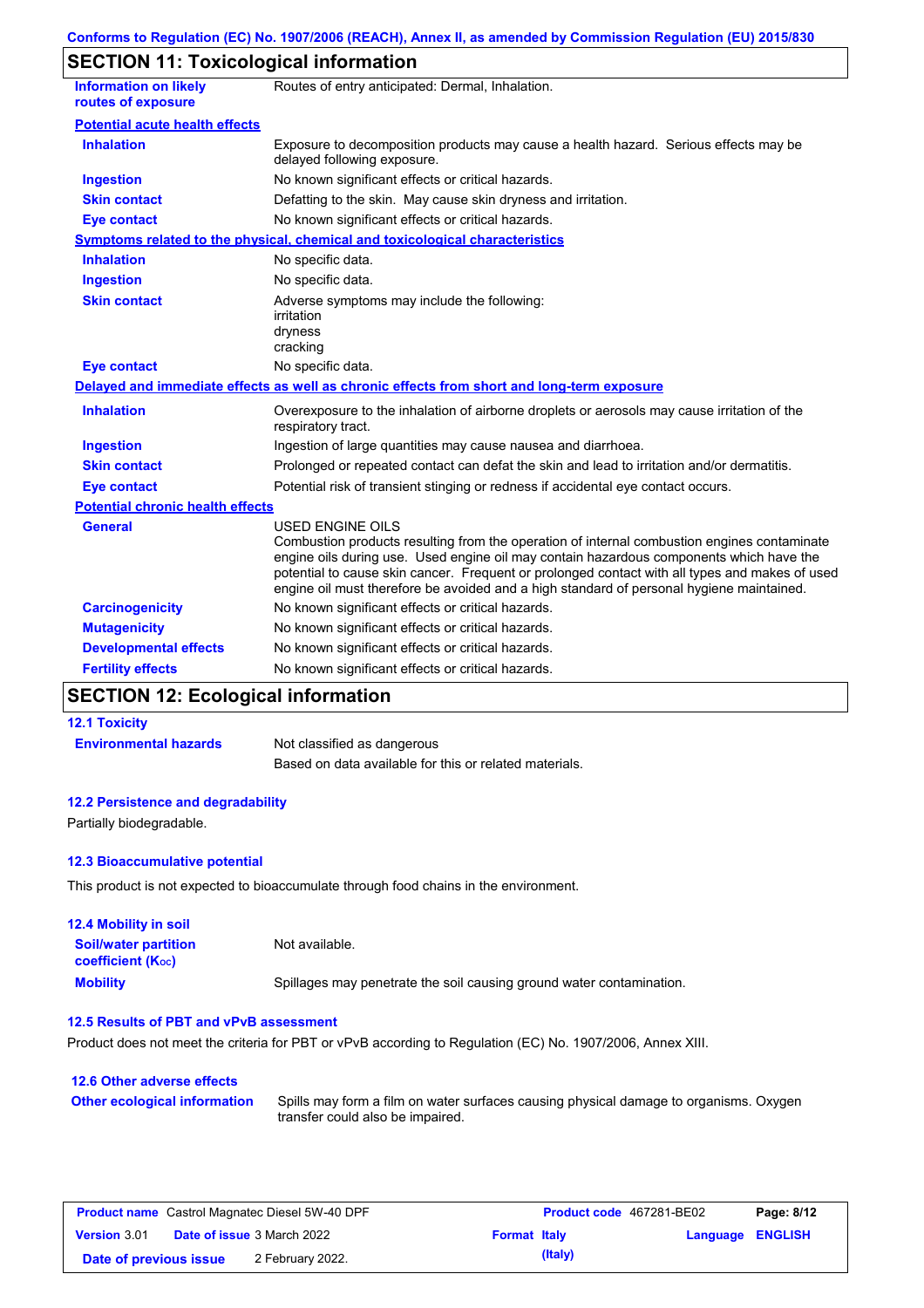### **SECTION 13: Disposal considerations**

### **13.1 Waste treatment methods**

#### **Product**

**Methods of disposal**

Where possible, arrange for product to be recycled. Dispose of via an authorised person/ licensed waste disposal contractor in accordance with local regulations.

**Hazardous waste** Yes.

**European waste catalogue (EWC)**

| Waste code | <b>Waste designation</b>                                                                                                    |
|------------|-----------------------------------------------------------------------------------------------------------------------------|
| $130205*$  | Imineral-based non-chlorinated engine, gear and lubricating oils                                                            |
|            | However, deviation from the intended use and/or the presence of any potential contaminants may require an alternative waste |

disposal code to be assigned by the end user.

#### **Packaging Methods of disposal Special precautions** Where possible, arrange for product to be recycled. Dispose of via an authorised person/ licensed waste disposal contractor in accordance with local regulations. This material and its container must be disposed of in a safe way. Empty containers or liners may retain some product residues. Avoid dispersal of spilt material and runoff and contact with soil, waterways, drains and sewers. **References** Commission 2014/955/EU Directive 2008/98/EC

### **SECTION 14: Transport information**

|                                           | <b>ADR/RID</b> | <b>ADN</b>     | <b>IMDG</b>    | <b>IATA</b>    |
|-------------------------------------------|----------------|----------------|----------------|----------------|
| 14.1 UN number                            | Not regulated. | Not regulated. | Not regulated. | Not regulated. |
| 14.2 UN proper<br>shipping name           |                |                |                |                |
| <b>14.3 Transport</b><br>hazard class(es) |                |                |                |                |
| 14.4 Packing<br>group                     |                |                |                |                |
| 14.5<br><b>Environmental</b><br>hazards   | No.            | No.            | No.            | No.            |
| <b>Additional</b><br>information          |                |                |                |                |

**14.6 Special precautions for user** Not available.

| <b>14.7 Transport in bulk</b> | Not available. |
|-------------------------------|----------------|
| according to <b>IMO</b>       |                |
| <b>instruments</b>            |                |

### **SECTION 15: Regulatory information**

**15.1 Safety, health and environmental regulations/legislation specific for the substance or mixture**

**EU Regulation (EC) No. 1907/2006 (REACH)**

**Annex XIV - List of substances subject to authorisation Substances of very high concern** None of the components are listed. None of the components are listed. **Annex XIV**

**EU Regulation (EC) No. 1907/2006 (REACH)**

| <b>Product name</b> Castrol Magnatec Diesel 5W-40 DPF |  |                                   | Product code 467281-BE02 |         | Page: 9/12       |  |
|-------------------------------------------------------|--|-----------------------------------|--------------------------|---------|------------------|--|
| <b>Version 3.01</b>                                   |  | <b>Date of issue 3 March 2022</b> | <b>Format Italy</b>      |         | Language ENGLISH |  |
| Date of previous issue                                |  | 2 February 2022.                  |                          | (Italy) |                  |  |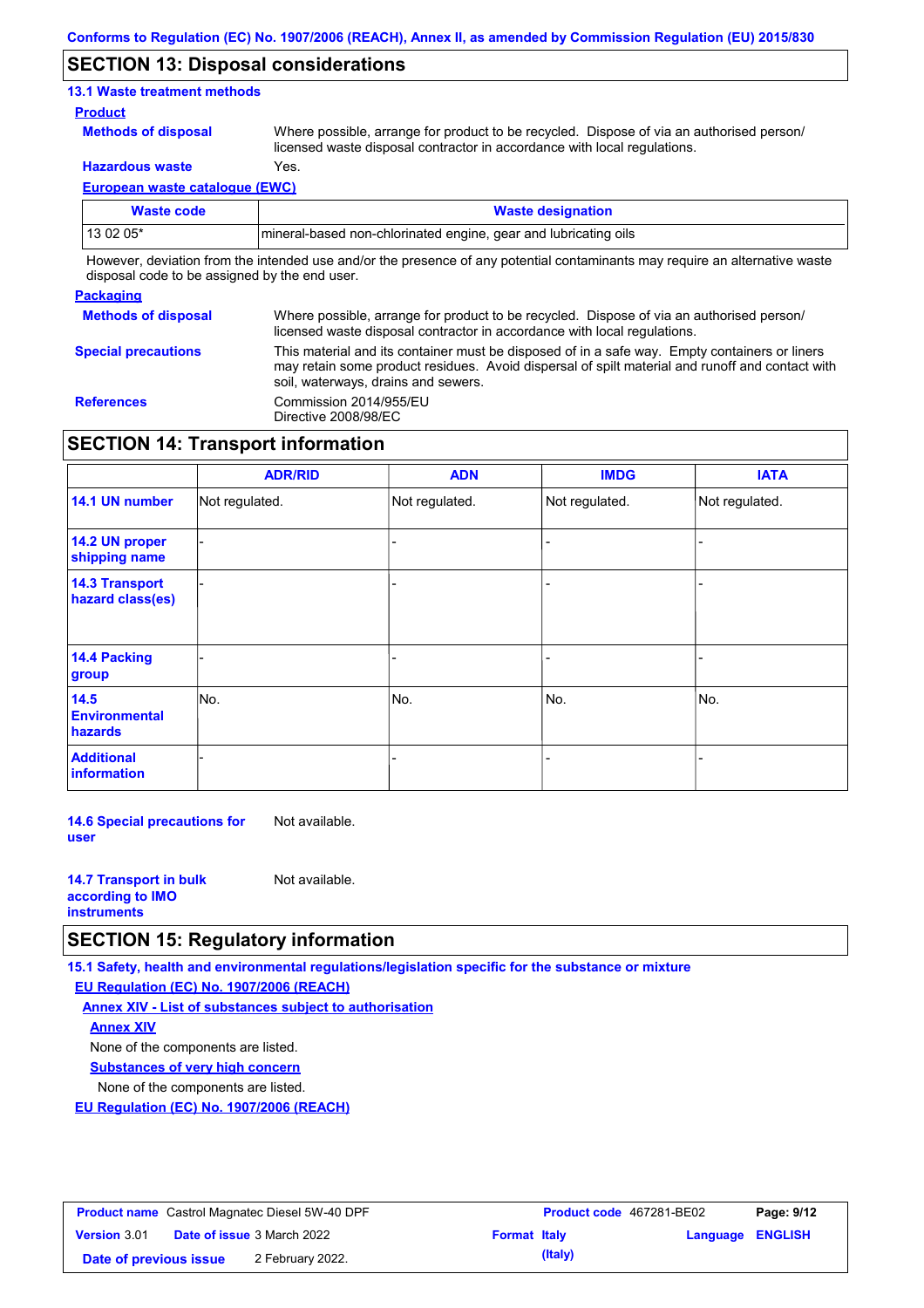### **Conforms to Regulation (EC) No. 1907/2006 (REACH), Annex II, as amended by Commission Regulation (EU) 2015/830**

# **SECTION 15: Regulatory information**

| <b>Annex XVII - Restrictions</b><br>on the manufacture.<br>placing on the market<br>and use of certain<br>dangerous substances,<br>mixtures and articles | Not applicable.                                                                                                                |
|----------------------------------------------------------------------------------------------------------------------------------------------------------|--------------------------------------------------------------------------------------------------------------------------------|
| <b>Other regulations</b>                                                                                                                                 |                                                                                                                                |
| <b>REACH Status</b>                                                                                                                                      | The company, as identified in Section 1, sells this product in the EU in compliance with the<br>current requirements of REACH. |
| <b>United States inventory</b><br>(TSCA 8b)                                                                                                              | All components are active or exempted.                                                                                         |
| <b>Australia inventory (AIIC)</b>                                                                                                                        | All components are listed or exempted.                                                                                         |
| <b>Canada inventory</b>                                                                                                                                  | All components are listed or exempted.                                                                                         |
| <b>China inventory (IECSC)</b>                                                                                                                           | At least one component is not listed.                                                                                          |
| <b>Japan inventory (CSCL)</b>                                                                                                                            | All components are listed or exempted.                                                                                         |
| <b>Korea inventory (KECI)</b>                                                                                                                            | All components are listed or exempted.                                                                                         |
| <b>Philippines inventory</b><br>(PICCS)                                                                                                                  | At least one component is not listed.                                                                                          |
| <b>Taiwan Chemical</b><br><b>Substances Inventory</b><br>(TCSI)                                                                                          | All components are listed or exempted.                                                                                         |
| Ozone depleting substances (1005/2009/EU)                                                                                                                |                                                                                                                                |
| Not listed.                                                                                                                                              |                                                                                                                                |
| Prior Informed Consent (PIC) (649/2012/EU)                                                                                                               |                                                                                                                                |
| Not listed.                                                                                                                                              |                                                                                                                                |
| <b>Persistent Organic Pollutants</b><br>Not listed.                                                                                                      |                                                                                                                                |
| <b>EU - Water framework directive - Priority substances</b>                                                                                              |                                                                                                                                |
| None of the components are listed.                                                                                                                       |                                                                                                                                |
| <b>Seveso Directive</b>                                                                                                                                  |                                                                                                                                |
| This product is not controlled under the Seveso Directive.                                                                                               |                                                                                                                                |
| <b>National requlations</b>                                                                                                                              |                                                                                                                                |
|                                                                                                                                                          |                                                                                                                                |

| <b>15.2 Chemical safety</b> | A Chemical Safety Assessment has been carried out for one or more of the substances within  |
|-----------------------------|---------------------------------------------------------------------------------------------|
| assessment                  | this mixture. A Chemical Safety Assessment has not been carried out for the mixture itself. |

# **SECTION 16: Other information**

| <b>Abbreviations and acronyms</b>                     | Inland Waterway                                                                                                                                                                                                                                                                        | ADN = European Provisions concerning the International Carriage of Dangerous Goods by    |          |                |  |  |  |
|-------------------------------------------------------|----------------------------------------------------------------------------------------------------------------------------------------------------------------------------------------------------------------------------------------------------------------------------------------|------------------------------------------------------------------------------------------|----------|----------------|--|--|--|
|                                                       | ADR = The European Agreement concerning the International Carriage of Dangerous Goods by<br>Road                                                                                                                                                                                       |                                                                                          |          |                |  |  |  |
|                                                       | $ATE = Acute Toxicity Estimate$                                                                                                                                                                                                                                                        |                                                                                          |          |                |  |  |  |
|                                                       | <b>BCF</b> = Bioconcentration Factor                                                                                                                                                                                                                                                   |                                                                                          |          |                |  |  |  |
|                                                       | <b>CAS = Chemical Abstracts Service</b>                                                                                                                                                                                                                                                |                                                                                          |          |                |  |  |  |
|                                                       |                                                                                                                                                                                                                                                                                        | CLP = Classification, Labelling and Packaging Regulation [Regulation (EC) No. 1272/2008] |          |                |  |  |  |
|                                                       | CSA = Chemical Safety Assessment                                                                                                                                                                                                                                                       |                                                                                          |          |                |  |  |  |
|                                                       | CSR = Chemical Safety Report                                                                                                                                                                                                                                                           |                                                                                          |          |                |  |  |  |
|                                                       | <b>DMEL = Derived Minimal Effect Level</b><br>DNEL = Derived No Effect Level<br>EINECS = European Inventory of Existing Commercial chemical Substances<br>ES = Exposure Scenario<br>EUH statement = CLP-specific Hazard statement                                                      |                                                                                          |          |                |  |  |  |
|                                                       |                                                                                                                                                                                                                                                                                        |                                                                                          |          |                |  |  |  |
|                                                       |                                                                                                                                                                                                                                                                                        |                                                                                          |          |                |  |  |  |
|                                                       |                                                                                                                                                                                                                                                                                        |                                                                                          |          |                |  |  |  |
|                                                       |                                                                                                                                                                                                                                                                                        |                                                                                          |          |                |  |  |  |
|                                                       | EWC = European Waste Catalogue                                                                                                                                                                                                                                                         |                                                                                          |          |                |  |  |  |
|                                                       | GHS = Globally Harmonized System of Classification and Labelling of Chemicals<br>IATA = International Air Transport Association<br>IBC = Intermediate Bulk Container<br>IMDG = International Maritime Dangerous Goods<br>LogPow = logarithm of the octanol/water partition coefficient |                                                                                          |          |                |  |  |  |
|                                                       |                                                                                                                                                                                                                                                                                        |                                                                                          |          |                |  |  |  |
|                                                       |                                                                                                                                                                                                                                                                                        |                                                                                          |          |                |  |  |  |
|                                                       |                                                                                                                                                                                                                                                                                        |                                                                                          |          |                |  |  |  |
|                                                       |                                                                                                                                                                                                                                                                                        |                                                                                          |          |                |  |  |  |
|                                                       | MARPOL = International Convention for the Prevention of Pollution From Ships, 1973 as                                                                                                                                                                                                  |                                                                                          |          |                |  |  |  |
|                                                       | modified by the Protocol of 1978. ("Marpol" = marine pollution)                                                                                                                                                                                                                        |                                                                                          |          |                |  |  |  |
|                                                       |                                                                                                                                                                                                                                                                                        | OECD = Organisation for Economic Co-operation and Development                            |          |                |  |  |  |
| <b>Product name</b> Castrol Magnatec Diesel 5W-40 DPF |                                                                                                                                                                                                                                                                                        | Product code 467281-BE02                                                                 |          | Page: 10/12    |  |  |  |
| <b>Version 3.01</b><br>Date of issue 3 March 2022     |                                                                                                                                                                                                                                                                                        | <b>Format Italy</b>                                                                      | Language | <b>ENGLISH</b> |  |  |  |

**Date of previous issue** 2 February 2022.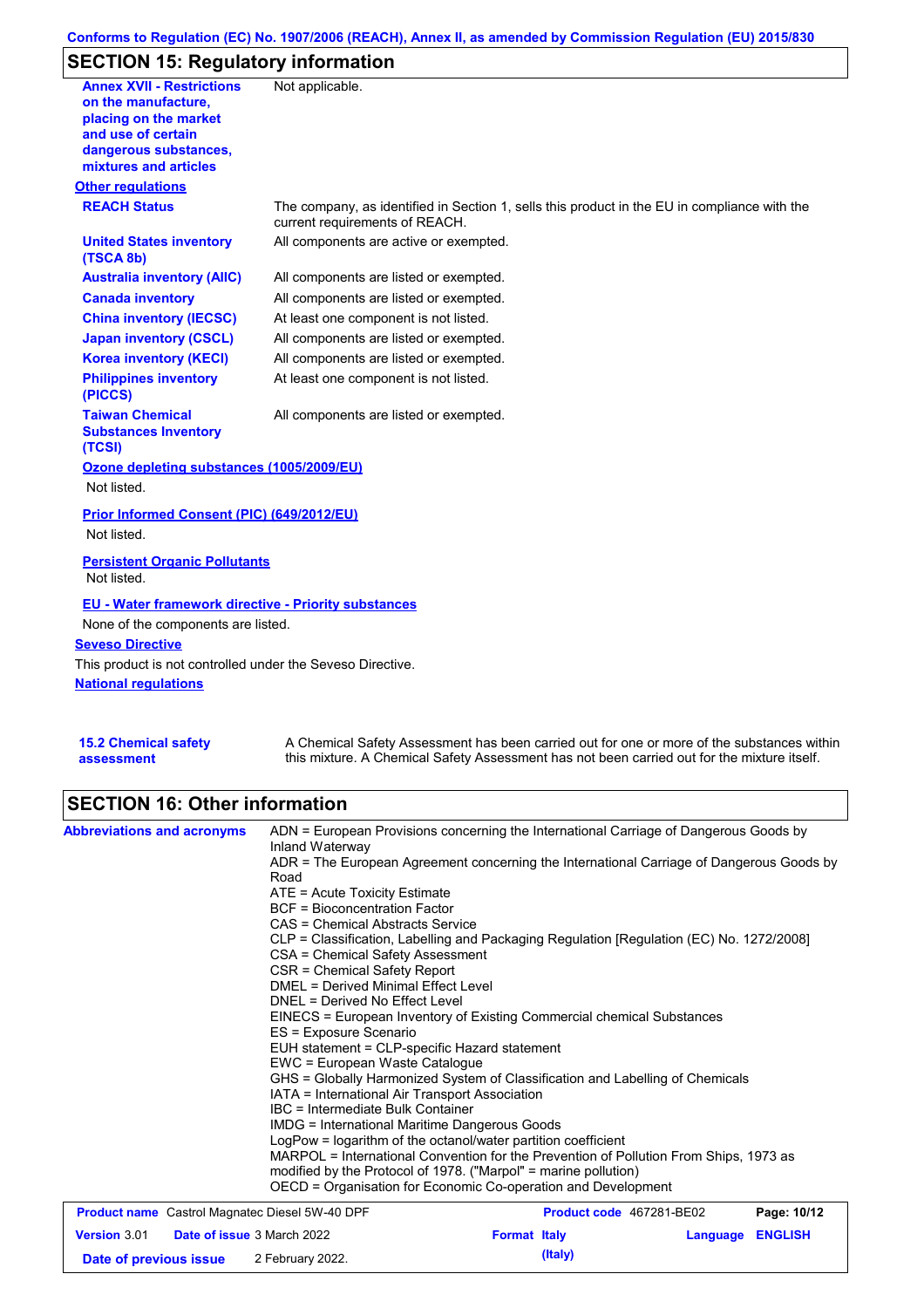### **SECTION 16: Other information**

PBT = Persistent, Bioaccumulative and Toxic PNEC = Predicted No Effect Concentration REACH = Registration, Evaluation, Authorisation and Restriction of Chemicals Regulation [Regulation (EC) No. 1907/2006] RID = The Regulations concerning the International Carriage of Dangerous Goods by Rail RRN = REACH Registration Number SADT = Self-Accelerating Decomposition Temperature SVHC = Substances of Very High Concern STOT-RE = Specific Target Organ Toxicity - Repeated Exposure STOT-SE = Specific Target Organ Toxicity - Single Exposure TWA = Time weighted average UN = United Nations UVCB = Complex hydrocarbon substance VOC = Volatile Organic Compound vPvB = Very Persistent and Very Bioaccumulative Varies = may contain one or more of the following 64741-88-4 / RRN 01-2119488706-23, 64741-89-5 / RRN 01-2119487067-30, 64741-95-3 / RRN 01-2119487081-40, 64741-96-4/ RRN 01-2119483621-38, 64742-01-4 / RRN 01-2119488707-21, 64742-44-5 / RRN 01-2119985177-24, 64742-45-6, 64742-52-5 / RRN 01-2119467170-45, 64742-53-6 / RRN 01-2119480375-34, 64742-54-7 / RRN 01-2119484627-25, 64742-55-8 / RRN 01-2119487077-29, 64742-56-9 / RRN 01-2119480132-48, 64742-57-0 / RRN 01-2119489287-22, 64742-58-1, 64742-62-7 / RRN 01-2119480472-38, 64742-63-8, 64742-65-0 / RRN 01-2119471299-27, 64742-70-7 / RRN 01-2119487080-42, 72623-85-9 / RRN 01-2119555262-43, 72623-86-0 / RRN 01-2119474878-16, 72623-87-1 / RRN 01-2119474889-13

#### **Procedure used to derive the classification according to Regulation (EC) No. 1272/2008 [CLP/GHS]**

| <b>Classification</b>                                   |                                                                                                                                | <b>Justification</b>                                                                                                                                                                                                                                                                                                                                                                                                                              |
|---------------------------------------------------------|--------------------------------------------------------------------------------------------------------------------------------|---------------------------------------------------------------------------------------------------------------------------------------------------------------------------------------------------------------------------------------------------------------------------------------------------------------------------------------------------------------------------------------------------------------------------------------------------|
| Not classified.                                         |                                                                                                                                |                                                                                                                                                                                                                                                                                                                                                                                                                                                   |
| <b>Full text of abbreviated H</b><br><b>statements</b>  | H302<br>H <sub>304</sub><br>H <sub>3</sub> 14<br>H317<br>H318<br>H334<br>H372<br>H413<br><b>EUH071</b>                         | Harmful if swallowed.<br>May be fatal if swallowed and enters airways.<br>Causes severe skin burns and eye damage.<br>May cause an allergic skin reaction.<br>Causes serious eye damage.<br>May cause allergy or asthma symptoms or breathing difficulties if<br>inhaled.<br>Causes damage to organs through prolonged or repeated<br>exposure.<br>May cause long lasting harmful effects to aquatic life.<br>Corrosive to the respiratory tract. |
| <b>Full text of classifications</b><br><b>[CLP/GHS]</b> | Acute Tox, 4<br>Aquatic Chronic 4<br>Asp. Tox. 1<br>Eye Dam. 1<br>Resp. Sens. 1<br>Skin Corr. 1B<br>Skin Sens, 1A<br>STOT RE 1 | <b>ACUTE TOXICITY - Category 4</b><br>LONG-TERM (CHRONIC) AQUATIC HAZARD - Category 4<br><b>ASPIRATION HAZARD - Category 1</b><br>SERIOUS EYE DAMAGE/EYE IRRITATION - Category 1<br><b>RESPIRATORY SENSITISATION - Category 1</b><br>SKIN CORROSION/IRRITATION - Category 1B<br>SKIN SENSITISATION - Category 1A<br>SPECIFIC TARGET ORGAN TOXICITY - REPEATED<br><b>EXPOSURE - Category 1</b>                                                     |
| <b>History</b>                                          |                                                                                                                                |                                                                                                                                                                                                                                                                                                                                                                                                                                                   |
| Date of issue/Date of<br>revision                       | 03/03/2022.                                                                                                                    |                                                                                                                                                                                                                                                                                                                                                                                                                                                   |
| Date of previous issue                                  | 02/02/2022.                                                                                                                    |                                                                                                                                                                                                                                                                                                                                                                                                                                                   |
| <b>Prepared by</b>                                      | <b>Product Stewardship</b>                                                                                                     |                                                                                                                                                                                                                                                                                                                                                                                                                                                   |

**Indicates information that has changed from previously issued version.**

#### **Notice to reader**

All reasonably practicable steps have been taken to ensure this data sheet and the health, safety and environmental information contained in it is accurate as of the date specified below. No warranty or representation, express or implied is made as to the accuracy or completeness of the data and information in this data sheet.

The data and advice given apply when the product is sold for the stated application or applications. You should not use the product other than for the stated application or applications without seeking advice from BP Group.

It is the user's obligation to evaluate and use this product safely and to comply with all applicable laws and regulations. The BP Group shall not be responsible for any damage or injury resulting from use, other than the stated product use of the material, from any failure to adhere to recommendations, or from any hazards inherent in the nature of the material. Purchasers of the product for supply to a third party for use at work, have a duty to take all necessary steps to ensure that any person handling or using the product is provided with the information in this sheet. Employers have a duty to tell employees and others who may be affected of any hazards described in this sheet and of any precautions that should be taken. You can contact the BP Group to

| <b>Product name</b> Castrol Magnatec Diesel 5W-40 DPF |  | <b>Product code</b> 467281-BE02   |                     | Page: 11/12 |                  |  |
|-------------------------------------------------------|--|-----------------------------------|---------------------|-------------|------------------|--|
| <b>Version 3.01</b>                                   |  | <b>Date of issue 3 March 2022</b> | <b>Format Italy</b> |             | Language ENGLISH |  |
| Date of previous issue                                |  | 2 February 2022.                  |                     | (Italy)     |                  |  |